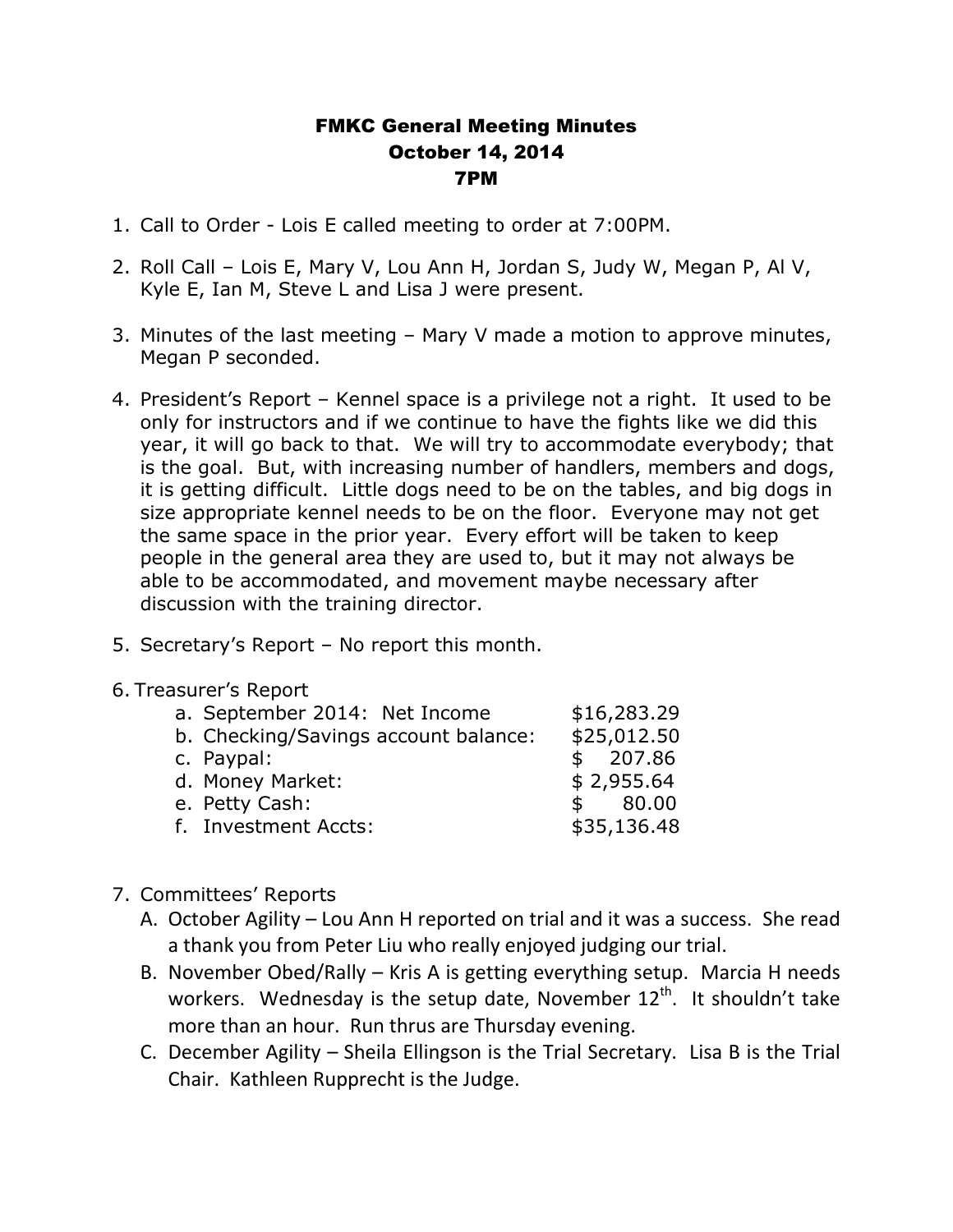- D. All Breed Show Report from Steve L can start updating premium list online, waiting on judges, got ahold of Denise Babcock for workers, still needs chief steward.
- E. Kitchen/Mach Five parties to plan.
- F. Barn Hunt-Went extremely well.
- G. Training Director Teeter should be on its way. We got the new tunnel and guides.
- H. Membership Lou Ann H has a lot of people that have not renewed. If people do not renew, they may have to go through the whole process to join.

Election of the Board: Steve L, Carol G and Marsha S. Since there were no nominations from the floor, the slate as presented by the nominating committee is automatically elected.

- 8. Old Business
	- a. Renting building to Antique Show Jordan S has a contract, we will move out and vacuum floor and move out Thursday evening, 10/30, Carol G needs to send an email to move back in Sunday evening, 11/2 at 7PM. Total for rent is \$2400.
- 9. New Business
	- a. FM Dog Obedience using facility for TDI testing Ian McDonald discussed that it would be about 10-12 people. Questions from the board – do we need to host the test and logistics involved? Ian stated they just need use of the building. Obedience size ring for room. Lois E asked that Kris McDonald give her a call to discuss things further.
	- b. Kyle E read a list of judges hired for the next 2 years.

| <b>DATE</b>          | <b>TRIAL</b>          | <b>JUDGE</b>                          |  |  |
|----------------------|-----------------------|---------------------------------------|--|--|
| November 14-16, 2014 | Obedience             | Barb Wedekind Selton, Nancy K Withers |  |  |
| December 5-7, 2014   | Agility               | Kathleen Rupprecht                    |  |  |
| February 20-22, 2015 | <b>Agility RRNDOC</b> | Lisa Dempsey, Dawn Glaser Falk        |  |  |
| March 20-22, 2015    | Agility               | <b>Scott Stock</b>                    |  |  |
| April 10-12, 2015    | Obedience             | Karen Anderson                        |  |  |
| May 14-15, 2015      | Agility RRNDOC        |                                       |  |  |
| May 16-17, 2015      | Agility               | Jan Skurzynski                        |  |  |
| October 9-11, 2015   | Agility               | Alan Arthur                           |  |  |
| November 13-15, 2015 | Obedience             | Phil Rustad, Cynthia Rustad           |  |  |
| December 4-6, 2015   | Agility               | David Hirsch                          |  |  |